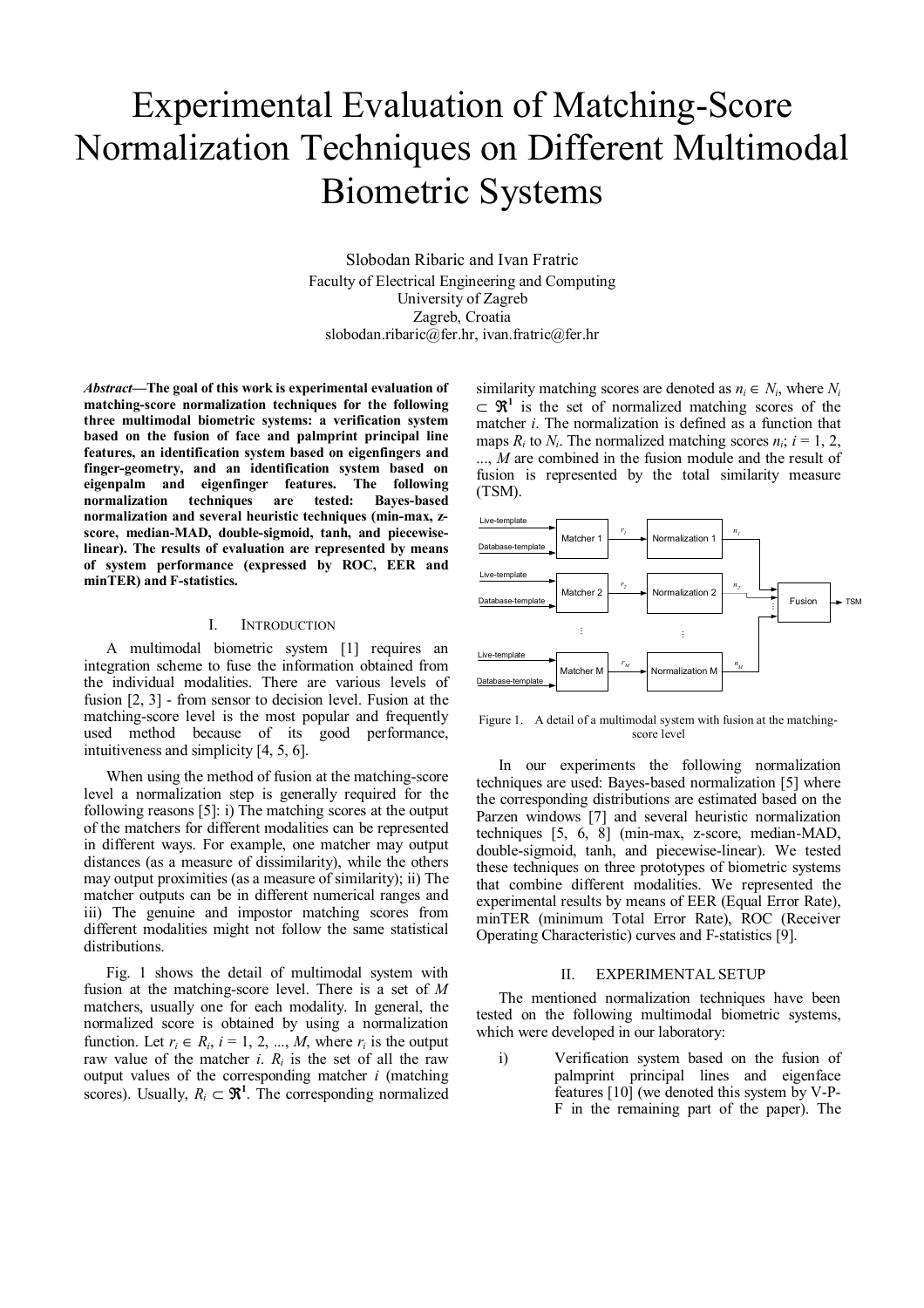palmprint matching-score is expressed as similarity measure, while the face matchingscore is expressed as distance.

- ii) Identification system based on four eigenfingers and finger-geometry [11] (denoted by I-EF-FG). Eigenfingers are a novel features extracted by means of PCA from the strip-like area of the fingers [12]. All matching-scores are expressed as distances.
- iii) Identification system [12] based on five eigenfingers and eigenpalms (denoted by I-EF-EP). All matching-scores are expressed as distances.

The system i) was tested on the "chimerical" multimodal database created by pairing images from the XM2VTS face database [13] and our own palmprint database (180 dpi grayscale images). 440 image pairs of 110 persons were used for training and 1048 image pairs of 131 persons were used for testing (there are 8 images per person). Five image pairs of each person were used for enrollment and the remaining three were used for testing.

The systems ii) and iii) were both tested on our own palmprint database. 550 images of 110 persons were used for training, while 1926 images of 209 persons were used for testing. The test database was further divided into client and impostor parts. 127 persons with 10 images per person played the role of clients, while the remaining 82 persons with 8 images per person played the role of impostors. For the persons playing the role of clients, seven images were used for enrollment and the remaining three for testing. For the persons playing the role of impostors, all eight images were used for testing.

The motivation for testing the normalization techniques on the three multimodal systems is the attempt to investigate how the different normalization techniques affect the system performance for different modalities.

We represented the system performance by means of EER, minTER and ROC curves. EER (Equal Error Rate) is the error value for which the FAR (False Acceptance Rate) and FRR (False Rejection Rate) are equal. The minTER is the value of  $FRR + FAR$ , where this value is minimal. The ROC (Receiver Operating Characteristics) curves are graphs showing the dependency of GAR (Genuine Acceptance Rate, GAR = 1 - FRR) of the FAR.

We also use F-statistics to express the results of normalization. F-statistic [9] is a scalar measure used in speech recognition, information retrieval etc., to show the discriminatory power of some feature. It is defined as the ratio of between-class variance and the within-class variance for the given feature. In our experiments we calculated the F-statistics on the raw (unnormalized) scores for each modality, for normalized scores before the fusion, for the multidimensional distributions created by combining all matching scores, and finally, for the TSM (Total Similarity Measure) obtained after the fusion.

# III. EXPERIMENTAL RESULTS

Figures 2, 3 and 4 represent ROC curves for different normalization techniques for the following systems: V-P-

F, I-EF-FG and I-EF-EP, respectively. Tables I, II and III show the corresponding values of EER and minTER for all three systems. The values of F-statistics for different modalities in three systems are given in Tables IV, V and VI.

As can be seen from the results, for the system V-P-F the Bayes-based normalization gives the best system performance (expressed by ROC, EER and minTER). Similarly, F-statistics gives the highest values for Bayesbased normalization.

In the remaining two systems (I-EF-FG and I-EF-EP) the heuristic normalization techniques give better system performance. In the system I-EF-FG, the best system performance is obtained using piecewise-linear normalization, while in the system I-EF-EP similar system performance is obtained using several heuristic normalization techniques. However, in these cases, the values of F-statistics do not follow the results of system performance and again give the highest values for Bayesbased normalization.



Figure 2. ROC curves for the verification system based on the fusion of face and palmprint principal line features (V-P-F)

### IV. CONCLUSION

We have experimentally evaluated seven matchingscore normalization techniques for one multimodal verification system and two multimodal identification systems using different modalities. We represented the results of evaluation by means of system performance (expressed by ROC, EER and minTER) and F-statistics.

The experimental results suggest that there is no single normalization technique that would perform the best for all systems and for all modalities. Although Bayes-based normalization should give the best results in theory, in practice due to the difficulties in estimating the distributions, it does not always perform as well. Fstatistics also suggest high discriminatory power of the Bayes-normalized scores but, in general, this does not guarantee the best system performance in term of error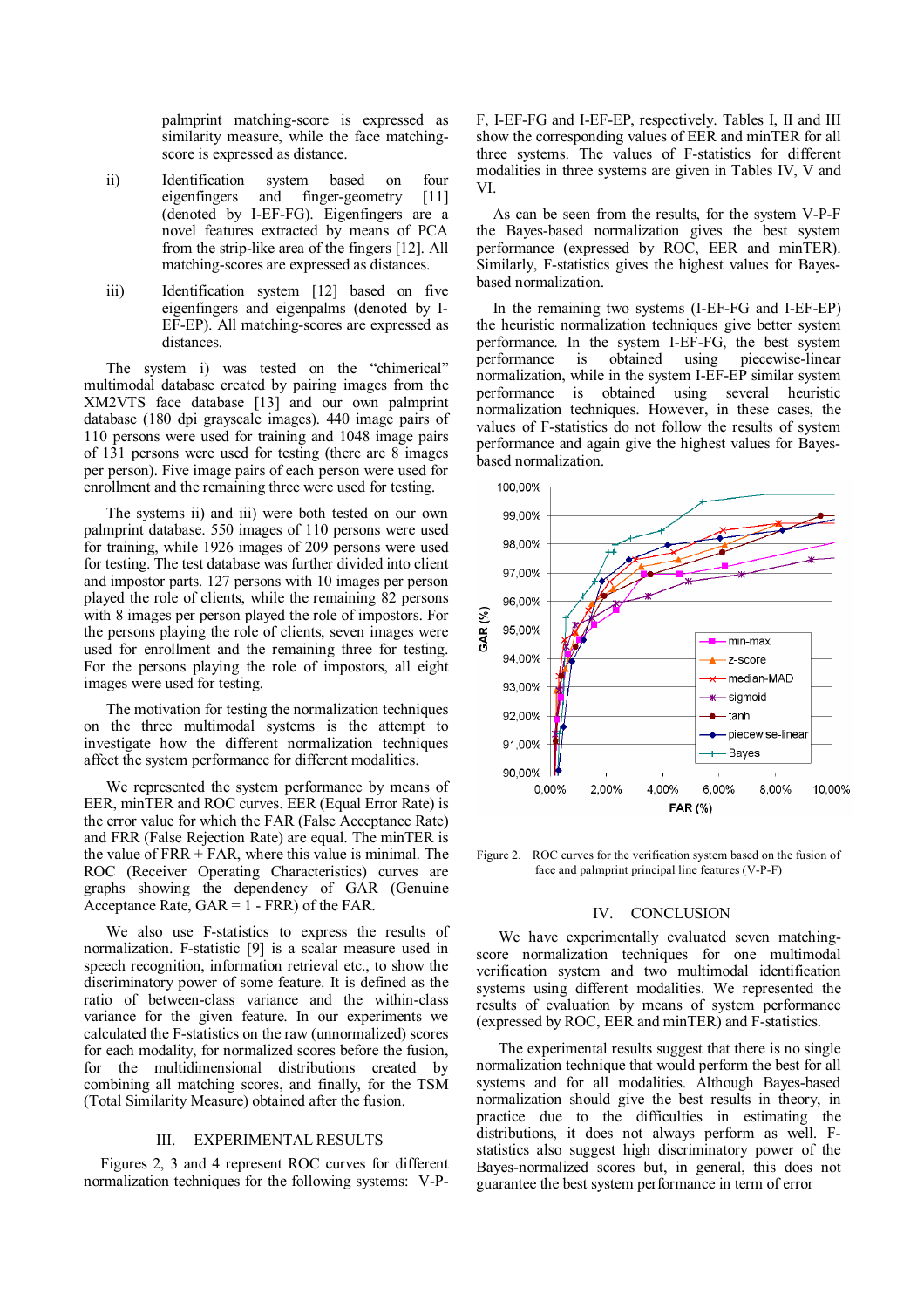|            | piecewise- |         | median- | double- |       |        |          |
|------------|------------|---------|---------|---------|-------|--------|----------|
|            | lınear     | min-max | MAD     | sigmoid | tanh  | zscore | Baves    |
| <b>EER</b> | 2.79%      | 3.12%   | 2.79%   | 3.81%   | 3.05% | 3.15%  | 2.29%    |
| minTER     | 5.15%      | 6.39%   | 5.42%   | 5.72%   | 5.74% | 5.56%  | $4.33\%$ |

TABLE I. EER AND MINTER FOR THE SYSTEM V-P-F

TABLE II. EER AND MINTER FOR THE SYSTEM I-EF-FG

|            | piecewise- |         | median-  |          |         |        |       |
|------------|------------|---------|----------|----------|---------|--------|-------|
|            | linear     | min-max | MAD      | sigmoid  | tanh    | zscore | Bayes |
| <b>EER</b> | $1.05\%$   | 57%     | $1.57\%$ | $1.05\%$ | $.31\%$ | 57%    | .38%  |
| minTER     | .48%       | 2.26%   | 2.10%    | 75%      | 1.75%   | 2.10%  | 2.36% |

TABLE III. EER AND MINTER THE SYSTEM I-EP-EF

|        | piecewise-<br>lınear | min-max  | median-<br><b>MAD</b> | sigmoid | tanh  | zscore | Bayes |
|--------|----------------------|----------|-----------------------|---------|-------|--------|-------|
| EER    | 0.52%                | 0.52%    | 0.52%                 | 0.79%   | 0.52% | 0.52%  | 2.07% |
| minTER | 0.70%                | $0.79\%$ | 0.78%                 | $.30\%$ | 0.70% | 0.52%  | 3.72% |

| <b>TABLE IV.</b> | F-STATISTICS FOR THE SYSTEM V-P-F |  |  |
|------------------|-----------------------------------|--|--|
|------------------|-----------------------------------|--|--|

|                         | before        | piecewise- |         | median-    | double- |      |        |              |
|-------------------------|---------------|------------|---------|------------|---------|------|--------|--------------|
|                         | normalization | linear     | min-max | <b>MAD</b> | sigmoid | tanh | zscore | <b>Bayes</b> |
| Face                    | 2.70          | 2.73       | 2.70    | 2.70       | 4.04    | 2.70 | 2.70   | 3.45         |
| Palm                    | 7.51          | 8.22       | 7.51    | 7.51       | 4.33    | 7.51 | 7.51   | 10.86        |
| $\text{Face+Palm (2D)}$ | 2.70          | 5.41       | 4.97    | 5.98       | 4.18    | 4.78 | 5.02   | 10.86        |
| TSM                     | N/A           | 10.70      | 9.41    | 10.12      | 8.39    | 9.20 | 9.46   | 10.86        |

| F-STATISTICS FOR THE SYSTEM I-EF-FG |
|-------------------------------------|
|                                     |

|                         | before<br>normalization | piecewise-<br>linear | min-max | median-<br><b>MAD</b> | sigmoid | tanh | zscore | Bayes |
|-------------------------|-------------------------|----------------------|---------|-----------------------|---------|------|--------|-------|
| little finger           | 3.05                    | 3.65                 | 3.05    | 3.05                  | 3.38    | 3.13 | 3.05   | 3.91  |
| ring finger             | 3.82                    | 4.49                 | 3.82    | 3.82                  | 4.16    | 3.99 | 3.82   | 5.91  |
| middle finger           | 4.70                    | 5.83                 | 4.70    | 4.70                  | 4.56    | 4.86 | 4.70   | 6.34  |
| index finger            | 3.46                    | 3.88                 | 3.46    | 3.46                  | 3.58    | 3.59 | 3.46   | 3.49  |
| geometry                | 2.80                    | 6.71                 | 2.80    | 2.80                  | 5.72    | 2.86 | 2.80   | 29.80 |
| 4 fingers+geometry (5D) | 3.45                    | 4.83                 | 3.59    | 3.58                  | 4.31    | 3.08 | 3.63   | 6.33  |
| <b>TSM</b>              | 8.05                    | 11.90                | 7.82    | 8.12                  | 10.70   | 8.03 | 7.83   | 16.01 |

TABLE VI. F-STATISTICS FOR THE SYSTEM I-EP-EF

|                       | before        | piecewise- |         | median-    |         |      |        |              |
|-----------------------|---------------|------------|---------|------------|---------|------|--------|--------------|
|                       | normalization | linear     | min-max | <b>MAD</b> | sigmoid | tanh | zscore | <b>Bayes</b> |
| little finger         | 3.05          | 3.65       | 3.05    | 3.05       | 3.38    | 3.13 | 3.05   | 3.91         |
| ring finger           | 3.82          | 4.49       | 3.82    | 3.82       | 4.16    | 3.99 | 3.82   | 5.91         |
| middle finger         | 4.70          | 5.83       | 4.70    | 4.70       | 4.56    | 4.86 | 4.70   | 6.34         |
| index finger          | 3.46          | 3.88       | 3.46    | 3.46       | 3.58    | 3.59 | 3.46   | 3.49         |
| thumb                 | 1.81          | 2.05       | 1.81    | 1.81       | 1.52    | 1.68 | 1.81   | 2.01         |
| palm                  | 4.83          | 5.80       | 4.83    | 4.83       | 6.17    | 5.14 | 4.83   | 4.47         |
| 5 fingers+palm $(6D)$ | 3.78          | 4.04       | 3.52    | 3.62       | 4.02    | 3.67 | 3.59   | 4.11         |
| TSM                   | 8.21          | 10.45      | 7.95    | 8.01       | 9.56    | 8.26 | 7.97   | 12.17        |